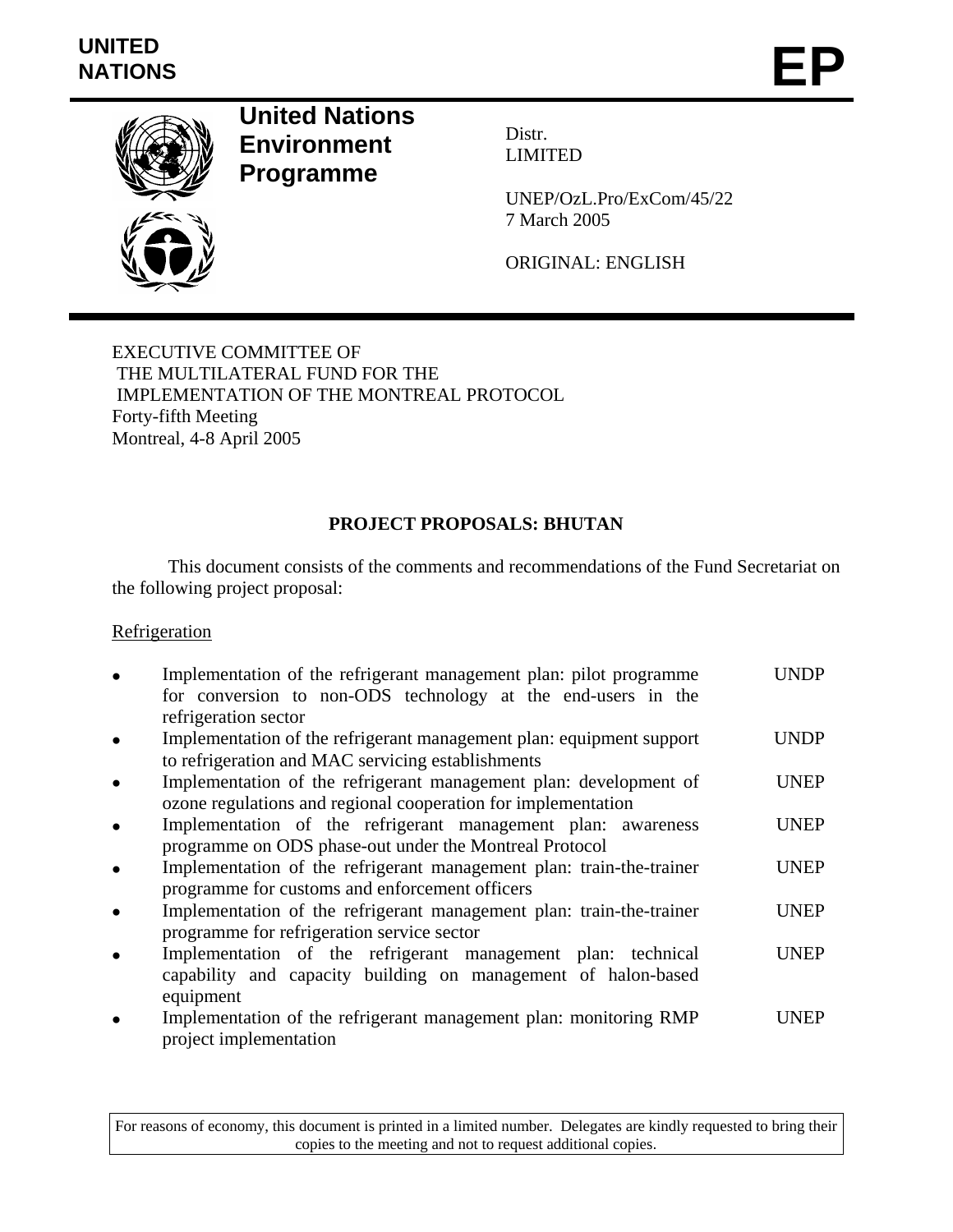#### **PROJECT EVALUATION SHEET – NON-MULTI-YEAR PROJECTS BHUTAN**

#### **PROJECT TITLES** BILATERAL/IMPLEMENTING AGENCY

| (a) | Implementation of the RMP: pilot programme for conversion to non-ODS technology at the end-    | <b>UNDP</b> |
|-----|------------------------------------------------------------------------------------------------|-------------|
|     | users in the refrigeration sector                                                              |             |
| (b) | Implementation of the RMP: equipment support to refrigeration and MAC servicing establishments | <b>UNDP</b> |
| (c) | Implementation of the RMP: development of ozone regulations and regional cooperation for       | <b>UNEP</b> |
|     | limplementation                                                                                |             |
| (d) | Implementation of the RMP: awareness programme on ODS phase-out under the Montreal Protocol    | <b>UNEP</b> |
| (e) | Implementation of the RMP: train-the-trainer programme for customs and enforcement officers    | <b>UNEP</b> |
| (f) | Implementation of the RMP: train-the-trainer programme for refrigeration service sector        | <b>UNEP</b> |
| (g) | Implementation of the RMP: technical capability and capacity building on management of halon-  | <b>UNEP</b> |
|     | based equipment                                                                                |             |
| (h) | Implementation of the RMP: monitoring RMP project implementation                               | UNEP        |

#### **NATIONAL CO-ORDINATING AGENCY** National Ozone Unit

#### **LATEST REPORTED CONSUMPTION DATA FOR ODS ADDRESSED IN PROJECT A: ARTICLE 7 DATA (ODP TONNES, 2003 AS OF FEBRUARY 2005**

| $\mathbf{a}$ |                  | ANTICLE / DATA (ODI TONNES, 2003 AS OF FEDNOANT 2003) |  |
|--------------|------------------|-------------------------------------------------------|--|
|              | Not yet reported |                                                       |  |

Not yet reported

# H **B: COUNTRY PROGRAMME SECTORAL DATA (ODP TONNES, 2004**, **AS OF FEBRUARY 2005)**

| ODS $N$<br>Name | $\sim$ 1<br>Sub-sector/quantity | Sub-sector/quantity | Sub-sector/quantity | Sub-sector/quantity |
|-----------------|---------------------------------|---------------------|---------------------|---------------------|
| CFC             | Refrigeration<br>9.165          |                     |                     |                     |
|                 |                                 |                     |                     |                     |

#### **CFC consumption remaining eligible for funding (ODP tonnes)**

| <b>CURRENT</b>                   | <b>YEAR</b> | DRAFT |             | Funding US \$ | Phase-out ODP tonnes |
|----------------------------------|-------------|-------|-------------|---------------|----------------------|
| <b>BUSINESS PLAN ALLOCATIONS</b> |             |       | $(a) - (h)$ | 298,400       |                      |

| <b>PROJECT TITLE:</b>                            | (a)     | (b)    | (c)    | (d)    | (e)    | (f)       | $\left( \mathbf{g} \right)$ | (h)    |
|--------------------------------------------------|---------|--------|--------|--------|--------|-----------|-----------------------------|--------|
| <b>ODS</b> use at enterprise (ODP tonnes):       | n/a     | n/a    | n/a    | n/a    | n/a    | $170$ kgs | n/a                         | n/a    |
| ODS to be phased out (ODP tonnes):               | n/a     | n/a    | n/a    | n/a    | n/a    | n/a       | n/a                         | n/a    |
| ODS to be phased in (ODP tonnes):                | n/a     | n/a    | n/a    | n/a    | n/a    | n/a       | n/a                         | n/a    |
| <b>Project duration (months):</b>                | 24      | 18     | 12     | 24     | 12     | 18        | 24                          | 36     |
| Initial amount requested (US \$):                | 200,000 | 97,500 | 20,000 | 30,000 | 55,000 | 29,000    | 25,000                      | 30,000 |
| <b>Final project cost:</b>                       |         |        |        |        |        |           |                             |        |
| <b>Incremental Capital Cost (US \$)</b>          |         |        |        |        |        |           |                             |        |
| Contingency $(10\%)$ (US \$)                     |         |        |        |        |        |           |                             |        |
| <b>Incremental Operating Cost (US \$)</b>        |         |        |        |        |        |           |                             |        |
| <b>Total Project Cost (US \$)</b>                | 100,000 | 69,000 | 20,000 | 20,000 | 55,000 | 29,000    | 20,000                      | 30,000 |
| Local ownership (%):                             | n/a     | n/a    | n/a    | n/a    | n/a    | n/a       | n/a                         | n/a    |
| Export component $(\%):$                         | n/a     | n/a    | n/a    | n/a    | n/a    | n/a       | n/a                         | n/a    |
| Requested grant (US \$):                         | 100,000 | 69,000 | 20,000 | 20,000 | 55,000 | 29,000    | 20,000                      | 30,000 |
| Cost-effectiveness (US \$/kg):                   | n/a     | n/a    | n/a    | n/a    | n/a    | n/a       | n/a                         | n/a    |
| <b>Implementing Agency support cost (US \$):</b> | 9,000   | 6,210  | 2,600  | 2,600  | 7,150  | 3,770     | 2.600                       | 3,900  |
| Total cost to the Multilateral Fund (US \$):     | 109,000 | 75,210 | 22,600 | 22,600 | 62,150 | 32,770    | 22,600                      | 33,900 |
| Status of counterpart funding (Y/N):             | n/a     | n/a    | n/a    | n/a    | n/a    | n/a       | n/a                         | n/a    |
| <b>Monitoring milestones included:</b>           | Y       | Y      | Y      | Y      | Y      | Y         | Y                           | Y      |

**Secretariat's recommendation For individual consideration For individual consideration** 

\* To be in compliance with the 2005 and 2007 Montreal Protocol limits (CFC baseline is 171 ODP kg)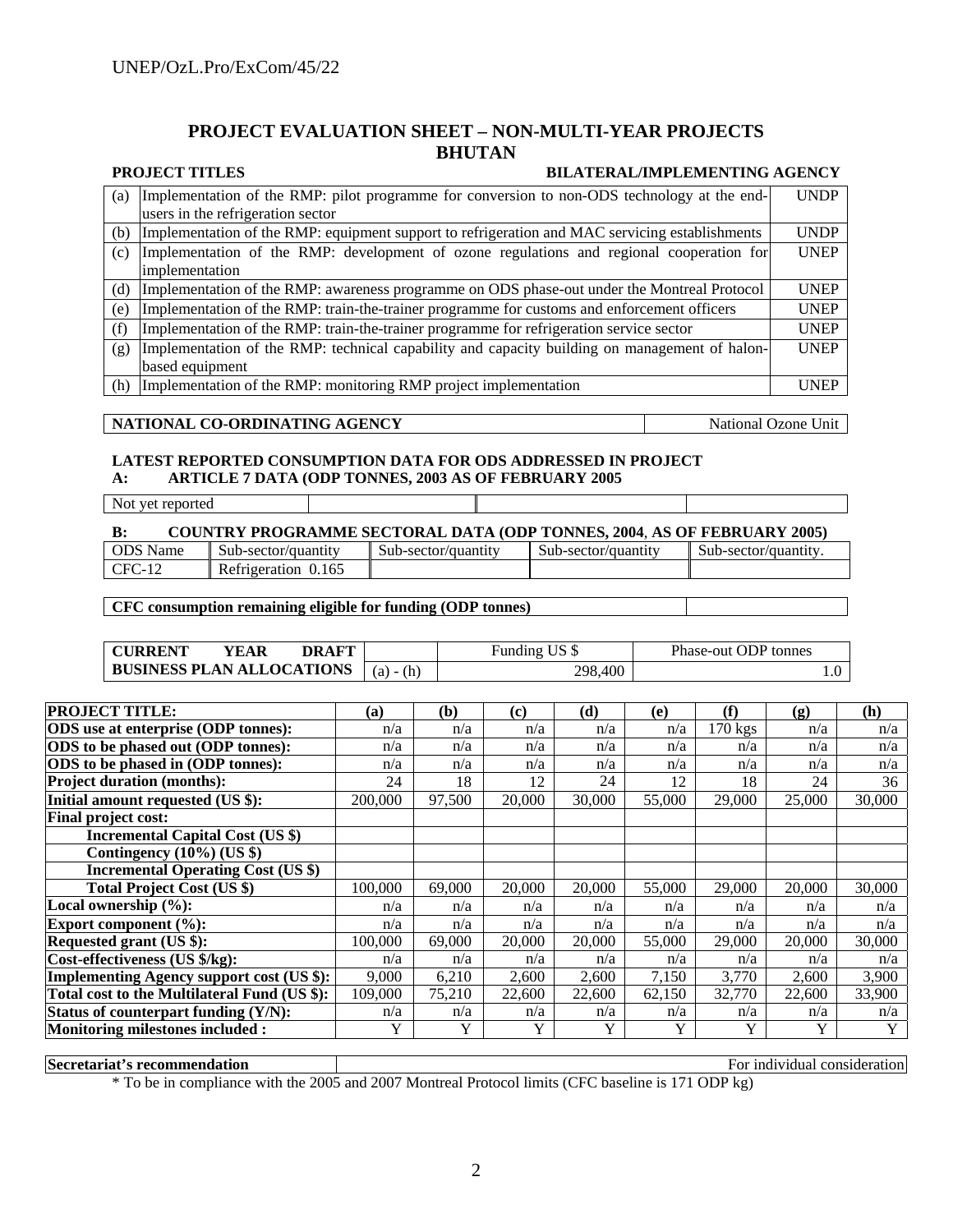### **PROJECT DESCRIPTION**

#### Background

1. The Government of Bhutan has submitted a refrigerant management plan (RMP) project proposal for consideration by the Executive Committee at its 45th Meeting.

#### ODS consumption

2. Based on a survey of ODS consumption conducted in 2004-2005, during preparation of the Bhutan country programme/RMP, total CFC consumption was estimated at 0.165 ODP tonnes used for servicing refrigeration equipment. The CFC baseline for Bhutan is 0.171 ODP tonnes.

3. In 1997, the Department of Civil Aviation imported 270 kg of halons, and Bhutan Ferro Alloys Limited imported a total of 14 litres of CTC between 2001 and 2003.

4. A significant amount of the CFCs consumed in Bhutan is supplied through India; moreover, the majority of CFCs that are being used in Bhutan are provided by a company located in India. Since the borders are open to India and the economic activities of Bhutan are concentrated around the border towns, the demand for CFCs in Bhutan is fulfilled through service and technical support from Indian border towns. This situation not only prevails for ODS, but also for several other products and services used in Bhutan.

#### Policy framework

5. The Government of Bhutan is in the process of promulgating ODS controls through the Legal Department and registering all relevant CFC importers/end-users in Bhutan.

Refrigeration equipment and the servicing sector

6. Bhutan imports domestic refrigerators primarily from India, Thailand and Singapore. Since 2001, all domestic refrigerators that have been imported into Bhutan are CFC-free. The main driver for import of non-CFC refrigerators is the ban on manufacturing CFC-based refrigerators as of 1 January 2003 in India.

7. The cold climate in Bhutan has resulted in limited use of commercial refrigeration equipment. Except for a very few CFC-based chest freezers that were imported from Singapore in 2004, most of the commercial refrigeration equipment imported into Bhutan is CFC-free. During the survey for preparation of the RMP project, major stakeholders were made aware that they should not be importing CFC-based chest freezers (this is estimated to be effective from the year 2005).

8. Most CFC consumption is related to the industrial refrigeration sub-sector, where 83 ODP kg of CFC-12 are used to service all systems (the total refrigerant capacity of all industrial refrigeration systems is 323 kg). Most of the equipment was installed prior to 1995.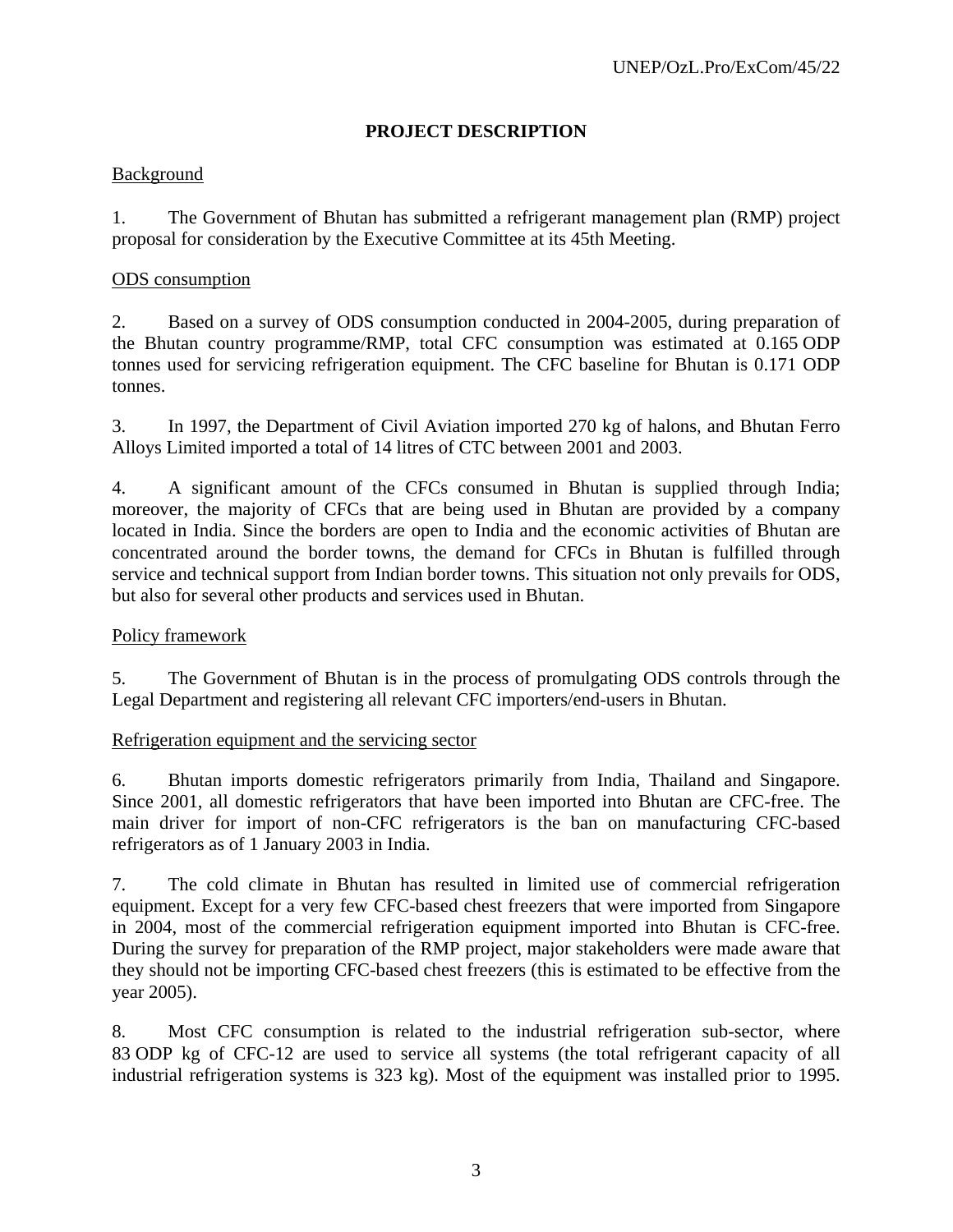Most of the industrial refrigeration systems installed more recently are based on HCFC–22 or other non-CFC refrigerants.

9. There are 15 refrigeration servicing workshops in Bhutan, each with one to three technicians. There are also 12 in-house technicians servicing industrial refrigeration equipment. The servicing technicians are primarily concentrated in the two largest cities of Bhutan (Phentsholing and Thimphu).

10. Most service technicians have received on-the-job training. Some of them have also received technical training in India, as Indian refrigerator manufacturers have a substantial share of the refrigerator market in Bhutan.

11. CFC consumption for servicing domestic and commercial refrigeration equipment in Bhutan is very low due to the small number of CFC-based systems in operation in Bhutan. Furthermore, it is expected that CFC-12 use for servicing commercial refrigeration equipment will cease in the near future due to the short life of the equipment, which is generally subject to rugged use. It is estimated that 25 per cent of the refrigeration systems are serviced in India.

12. In the recent past, refrigeration equipment that has been serviced and is still under warranty has been retrofitted to non-CFC refrigerants. For this practice, refrigeration technicians in selected servicing workshops have been trained by refrigerator manufacturers in India.

13. The current prices of refrigerants are: US \$10.00/kg for CFC-12 and US \$8.00/kg to US \$10.00/kg for HFC-134a (varies depending upon locations).

#### Sub-projects in the RMP

14. UNDP and UNEP assisted the Government of Bhutan in the formulation of an RMP project. The RMP is proposing to phase out 0.145 ODP tonnes of CFCs by 2007 at a total cost of US \$486,500 plus agency supports costs of US \$51,345.

- 15. The RMP consists of the following activities:
	- (a) Regulation development and implementation support project (US \$20,000): This activity is aimed at finalizing regulations for monitoring and controlling ODS supply and consumption in Bhutan, and at assisting sub-regional dialogues on controlling and regulating ODS trade across the border;
	- (b) Awareness programme on ODS phase-out (US \$30,000): This activity is to create awareness among specific target respondents on phasing out ODS and a broader understanding of the country's new regulations on ODS. It will utilize regional awareness material already available;
	- (c) Train-the-trainer programme for customs and enforcement officers (US \$55,000): This activity is to provide training to customs and other enforcement officers on: policy and regulations related to ODS trade; the impact of existing project activities on ODS consumption; methods of tracking and controlling illegal trade of ODS within the country; the roles of individual departments and the need for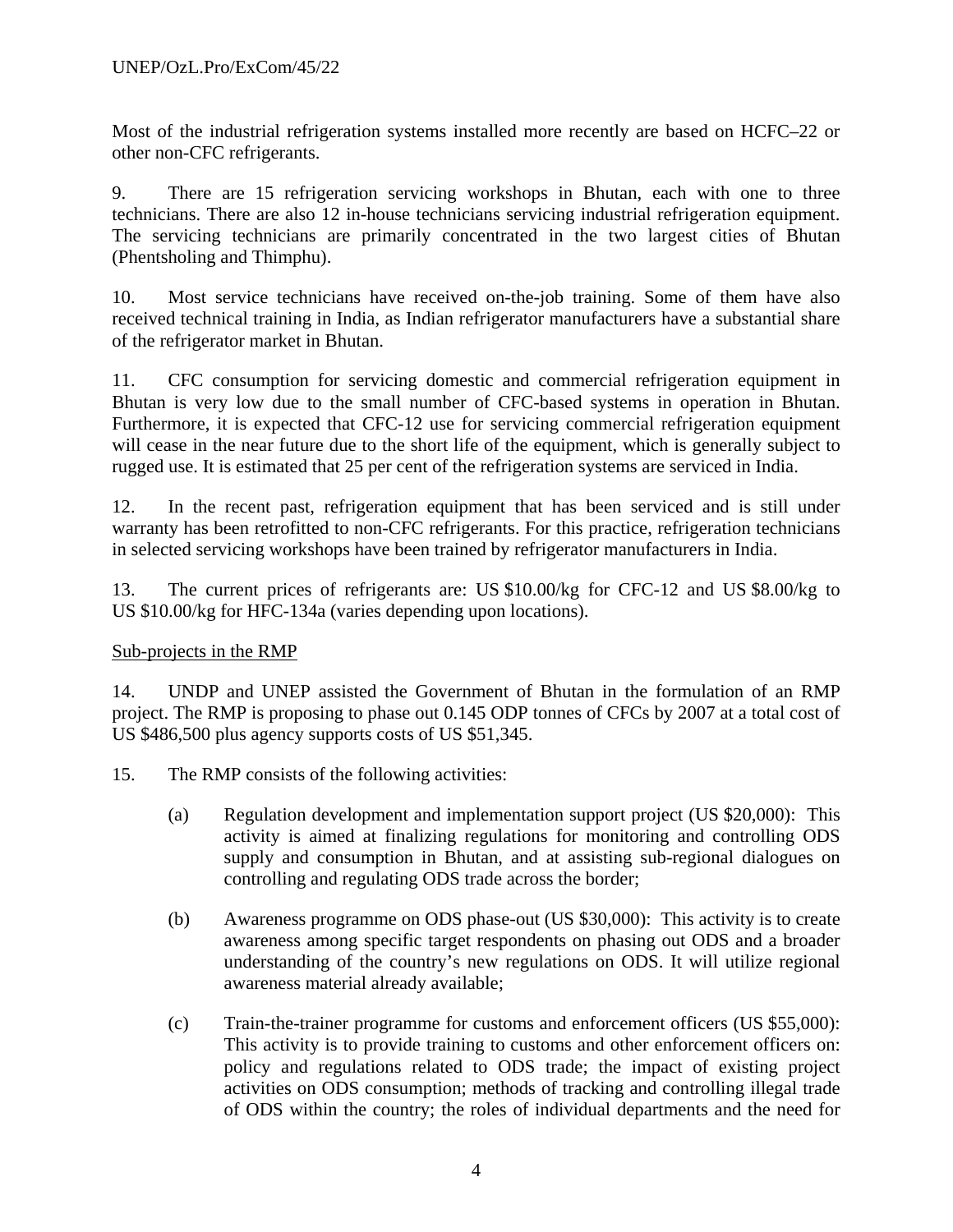cooperation among the departments to control illegal movement of ODS; and international co-ordination, primarily in the region, required for control of illegal trade of ODS;

- (d) Train-the-trainer programme for the refrigeration servicing sector (US \$29,000): This activity is to provide technicians involved in servicing and maintenance of refrigeration equipment with training in better servicing practices; policy and regulatory issues under the Montreal Protocol and their impact on the refrigeration sector; retrofitting of refrigeration equipment and use of non-CFC refrigerants; servicing practices in non-CFC-based systems; recovery and recycling of refrigerants; and networking with technicians in the bordering areas of Bhutan and India;
- (e) Pilot program for conversion to non-ODS technology by end-users in the refrigeration sector (US \$200,000): This activity is to provide technical assistance and seed funding to servicing establishments and end-users for retrofitting existing CFC-based domestic, commercial and industrial refrigeration equipment to non-CFC refrigerants;
- (f) Equipment support to refrigeration and MAC servicing establishments (US \$97,500): This activity is aimed at providing equipment support to refrigeration and MAC servicing workshops to promote better and more efficient practices in servicing, leading to reduced emissions and use of refrigerants, contributing to overall reductions in CFC consumption;
- (g) Capacity building and information exchange on halon management (US \$25,000): This activity is to establish a national halon management plan that will assist Bhutan to reduce its consumption of halons and allow for the development of a compliance strategy for a total phase-out programme for halons; the introduction of regulations that will include a code of conduct for the users of halons; ensure identification of essential uses of halons; and maintain adequate quantities to meet strategic needs for essential uses.
- (h) Monitoring RMP project implementation (US \$30,000): This activity is to provide support to the Ozone Unit to monitor and control implementation of all of the activities proposed in the RMP project.

#### South-South co-operation

16. It is stated in the Bhutan country programme/RMP that India has agreed to provide support to Bhutan in the following areas:

(a) Bhutan and India will cooperate through relevant authorities in the bordering states to regulate the movement of ODS and CFC-based refrigeration systems. Indian CFC producers and ODS-based equipment manufacturers will be advised to regulate the inflow of CFCs and ODS-based equipment through their dealers on the border to match the annual quota orders of Bhutan;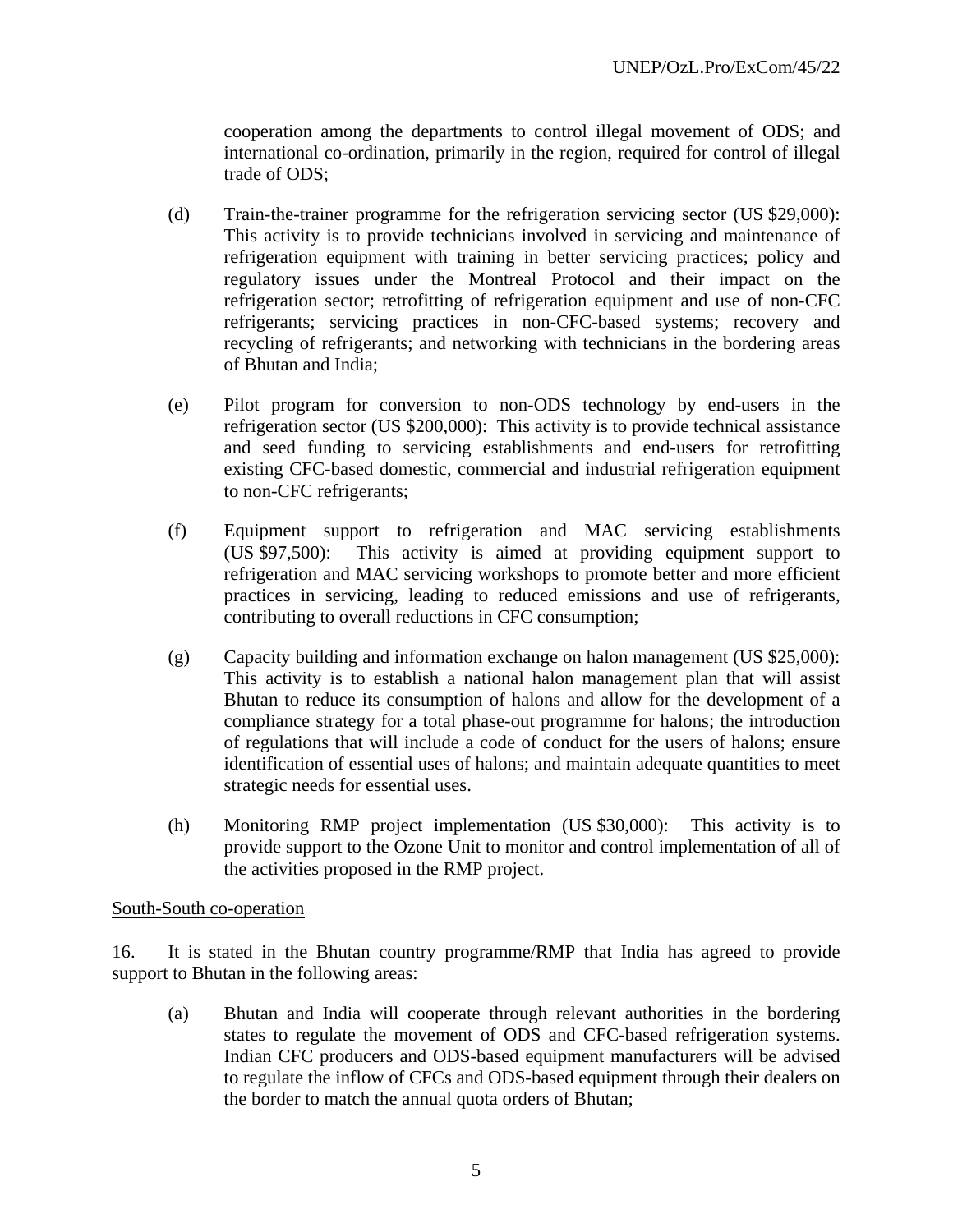- (b) The ozone officers of both Bhutan and India will exchange information on ODS export and import licenses. A task force comprised of ozone officers and customs enforcement agencies from both countries will be constituted to monitor trade on the border. India is willing to accept two ozone officers from Bhutan to receive three-day training in the Ozone Cell to share its experiences on the implementation of Montreal Protocol, with support from UNEP;
- (c) India will provide technical assistance to Bhutan, through its customs authority, in the adoption of the harmonized code system to improve customs practices. India will also provide resource persons and training assistance to Bhutan through its National Academy of Customs Excise and Narcotics for capacity building of customs officers in Bhutan on illegal ODS trade, with support from UNEP. India has also agreed to have one special customs officer training workshop at the border with Bhutan to raise awareness on the part of the field customs officers, with assistance from UNEP, which is implementing the approved customs training programme in India. Furthermore, India has also agreed to provide one identifier to Bhutan to assist customs in conducting on-site checking;
- (d) India will provide technical assistance for the implementation of the approved training programmes for refrigeration technicians of Bhutan by providing resource persons and enabling some trainers to join the training programme under the National Service Sector Strategy of India, with assistance from UNEP;
- (e) India has furthermore agreed to request Indian refrigeration equipment manufacturing companies to train Bhutanese technicians on refrigeration servicing and retrofitting CFC-based refrigeration equipment; and
- (f) India has also agreed to provide assistance to Bhutan on capacity building, training and regulation implementation through joint working arrangements. This assistance will be in addition to the industry support offered by Indian manufacturers and distributors in the refrigeration sector to Bhutan's refrigeration servicing industry.

#### **SECRETARIAT'S COMMENTS AND RECOMMENDATIONS**

#### **COMMENTS**

17. The Bhutan RMP project was submitted with an official letter from the Government of Bhutan stating the Government's commitment to achieve, without further requests for funding, at least the 50 per cent reduction in CFC consumption by 2005 and the 85 per cent reduction by 2007.

#### Data reporting

18. The Government of Bhutan submitted its country programme/RMP project proposal to the 45th Meeting of the Executive Committee in accordance with Decision 22/24. In its review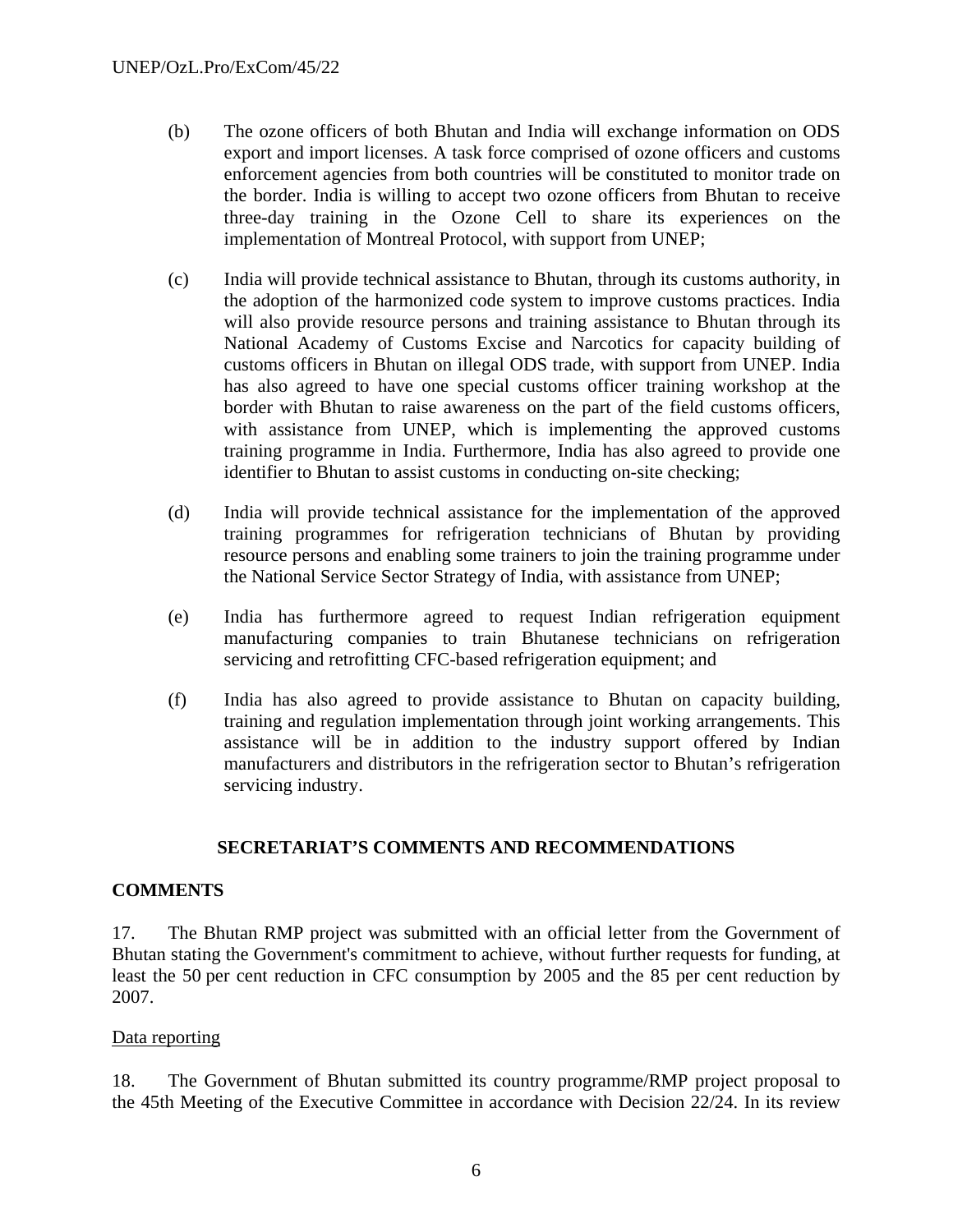of the Bhutan country programme (UNEP/OzL.Pro/ExCom/45/45), the Secretariat raised issues related to data reporting by Bhutan under Article 7 of the Montreal Protocol. Subsequently, UNEP informed the Secretariat that, on 15 February 2005, the Government of Bhutan had reported its ODS consumption to the Ozone Secretariat.

19. The Secretariat pointed out that the reduction in the level of CFC consumption proposed by the Government of Bhutan might be difficult to achieve, since no phase-out activities have been approved for Bhutan so far. The Secretariat was advised that Bhutan has already taken preliminary steps to co-ordinate the enforcement of the ODS regulations and licensing system, to ensure that the country achieves compliance with the 2005 allowable consumption level, and to develop the feasibility study for retrofitting industrial refrigeration equipment in the country, as set out in the proposed RMP.

#### ODS legislation

20. At its 43rd Meeting, the Executive Committee allocated US \$60,000 to UNEP and UNDP to assist the Government of Bhutan in the preparation of the country programme and the RMP project proposal, on the understanding that, at the time of submission of the country programme/RMP project, ODS-related legislation should have been drafted (as per Decision 31/48). However, the Government of Bhutan is currently in the process of preparing and implementing regulations for monitoring and controlling ODS uses in the country.

21. UNEP pointed out that Bhutan is currently developing its first Environment Act. Despite this, Bhutan has already drafted an ODS licensing system and is issuing a government notification banning imports of ODS-based equipment. The draft licensing system underwent a consultation process during the stakeholder workshop conducted on 13 January 2005 and is in the process of being promulgated through the Legal Department. There is now a need to discuss the system in detail with the implementing bodies to ensure proper awareness and coordination, and to register all relevant CFC importers/end-users in Bhutan.

#### Cost of the RMP project

22. The Secretariat expressed major reservations to UNDP and UNEP about the total level of funding requested for the RMP update (US \$486,500) to phase out 0.145 ODP tonnes of CFCs by 2007. By comparison, the Secretariat noted that the cost of establishing a bank of 2 tonnes of non-CFC refrigerants that could be used as drop-in replacement to service the current CFC-based refrigeration equipment in the country for the next 12 to 15 years would be less than US \$80,000, based on a price for a drop-in refrigerant of US \$20.00/kg, together with storage equipment, and storage and management fees.

23. Cost-effectiveness is not an appropriate tool for LVC countries and it has not been used as a basis for establishing the eligible incremental costs of RMPs for LVC countries. However, for the information of Executive Committee members, the theoretical cost-effectiveness value of the Bhutan RMP is US \$3,355/kg.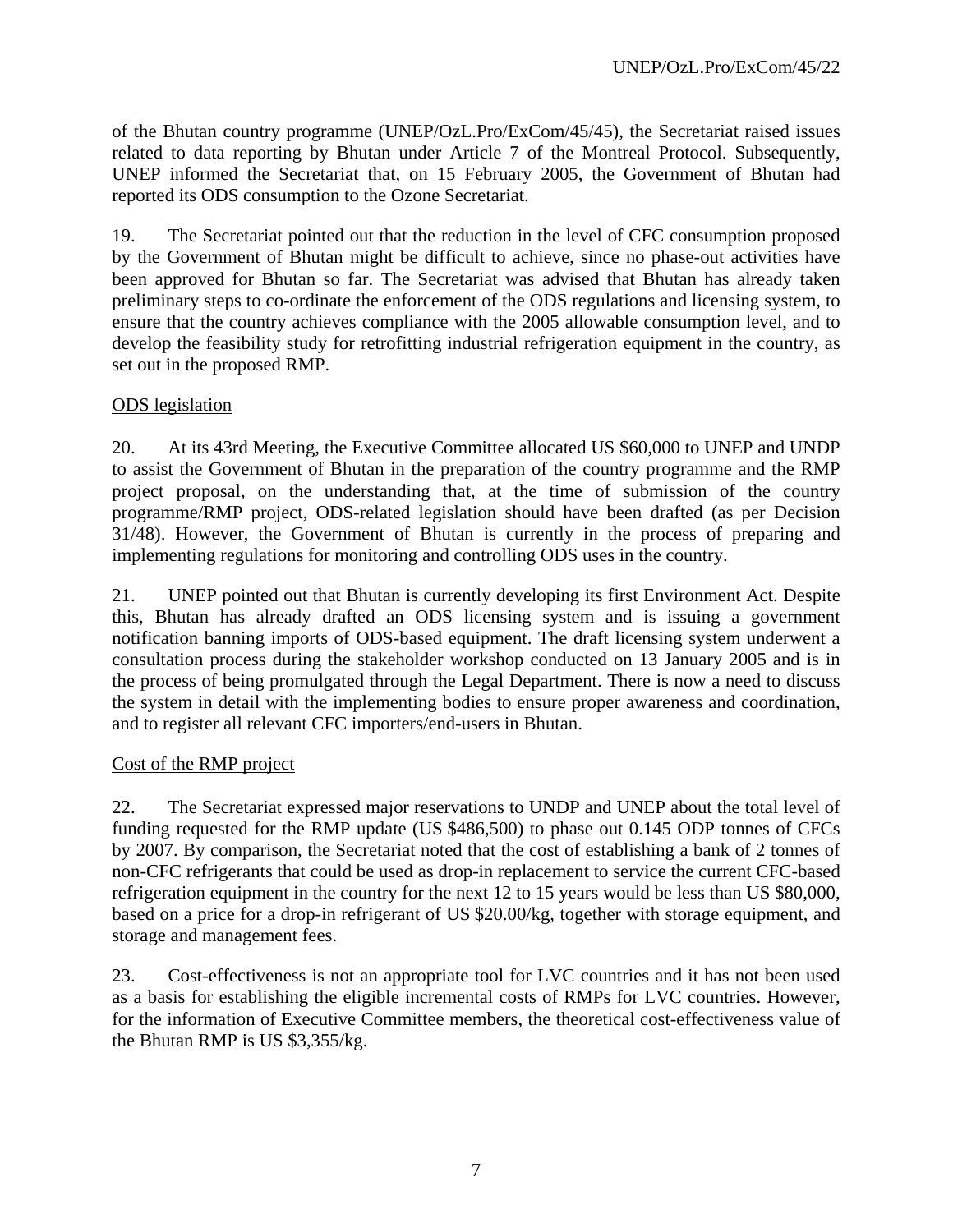24. From its review of the Bhutan country programme/RMP and from the description of the refrigeration equipment and the servicing sector in Bhutan presented in this document, the Secretariat noted:

- (a) The very low level of CFC consumption (165 ODP kilograms);
- (b) The very small number of CFC-based refrigeration systems in the country;
- (c) The fact that about 25 per cent of the refrigeration systems are serviced in India;
- (d) The relatively small number of commercial and industrial refrigeration systems for which retrofitting to non-CFC-based equipment is technically and economically feasible. Of the 15 industrial refrigeration systems in Bhutan only two systems are relatively new (one installed in 1998 and the other in 2003). The largest industrial refrigeration system located in the Food Corporation of Bhutan (with an annual servicing charge of 24 kg of CFC-12) was installed in 1982;
- (e) The relatively large amount of non-CFC-based domestic, commercial and industrial refrigeration equipment that has been introduced into the country over the last four years;
- (f) The training that has already been provided to refrigeration technicians in Bhutan by refrigerator manufacturers in India to retrofit refrigeration equipment;
- (g) The potential volume of CFCs to be recovered is nil (i.e., the majority of the CFC used is for servicing domestic refrigerators and very small commercial and industrial refrigeration systems);
- (h) About 270 kg of halons were imported in 1997. Although a very low amount of halons was imported more than seven years ago, US \$25,000 have been requested for capacity building and information exchange on halon management; and
- (i) The assistance that has been offered by the Government of India to Bhutan as a trading partner in capacity building, awareness generation and support in the implementation of regulations in the border areas (as indicated in the above section on South-South co-operation).

25. Based on the above observations, and although an ODS licensing system is not yet operational (as per Decision 38/64), the Secretariat suggested that the RMP project for Bhutan should be submitted as a TPMP at a total cost of no more than US \$120,000.

26. The Secretariat indicated that, by comparison, the levels of funding so far approved by the Executive Committee for countries with levels of consumption similar to Bhutan's were between US \$65,000 and US \$81,000 for countries within the Pacific Island Countries strategy, or US \$175,000 for the RMP update for Cape Verde, with total CFC consumption of 1.8 ODP tonnes. The Secretariat also notes that the total level of funding that the Executive Committee has approved for the complete phase-out of CFCs in other LVC countries with much larger CFC baselines than that of Bhutan are US \$221,700 for Antigua and Barbuda with a CFC baseline of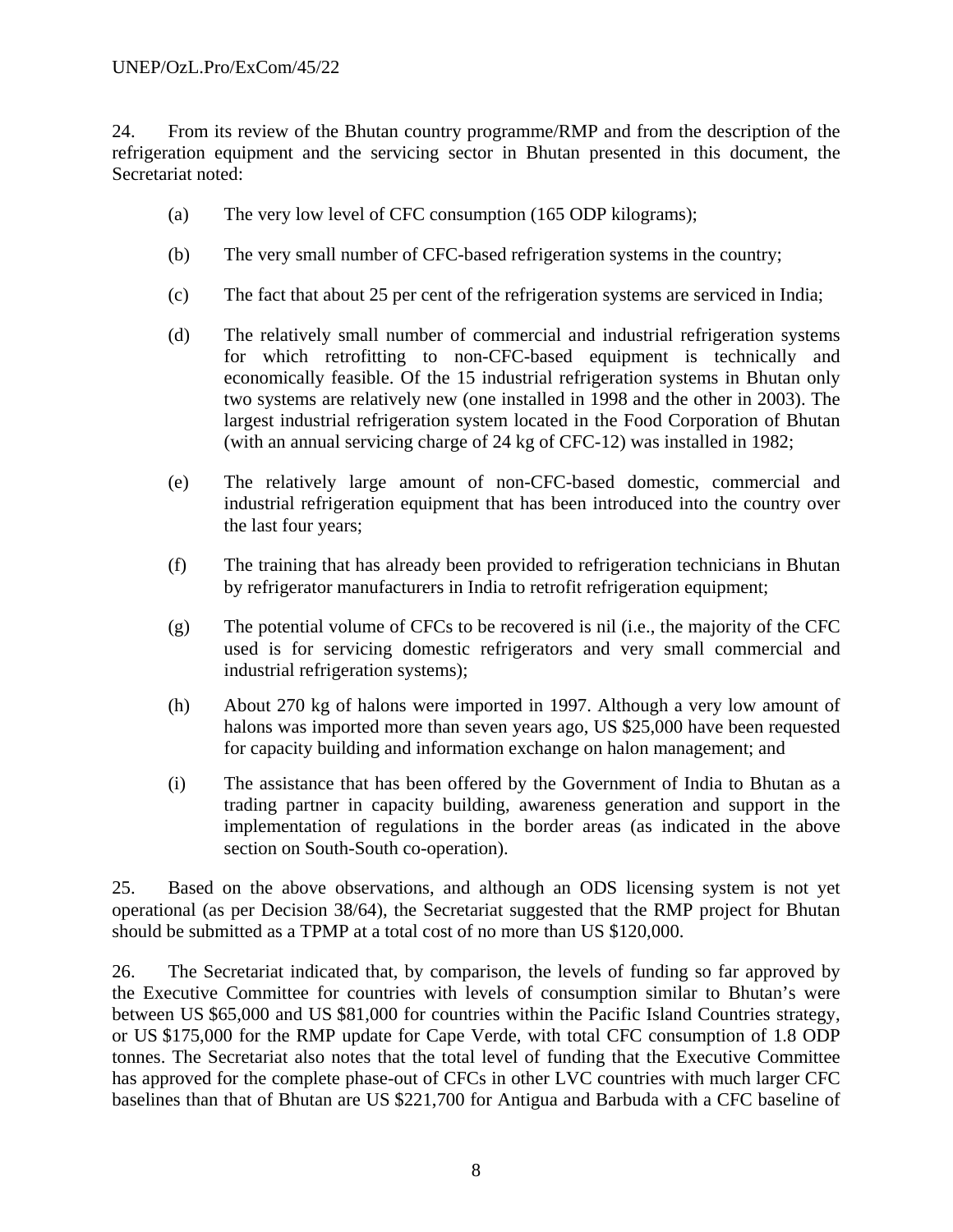10.7 ODP tonnes; US \$266,610 for Lesotho with a CFC baseline of 5.1 ODP tonnes; and US \$468,555 for Namibia with a CFC baseline of 21.9 ODP tonnes.

27. The Secretariat also suggested that the TPMP might be based on the following types of activities:

- (a) Additional assistance to the Government of Bhutan to enable it to put in place and enforce a licensing system for controlling imports of all ODS and CFC-based equipment (mainly imported from Singapore);
- (b) Training programme for the 30 or 40 refrigeration service technicians in the country, including drop-in refrigerants and cost-effective retrofits (if any);
- (c) Establishment of a procedure to favour the importation of non-CFC drop-in refrigerants;
- (d) Provision of basic service tooling to the 15 refrigeration servicing workshops established in the country (excluding recovery and recycling equipment) (the merits of including a few recovery/recycling units for the entire refrigeration servicing sector should be further assessed);
- (e) Assistance to users that consumed small amounts of halons and CTC in the past; and,
- (f) Establishment of a monitoring and management unit.

28. In response to the Secretariat's comments, UNDP and UNEP advised that they shared the Secretariat's concerns regarding the overall costs and had debated these internally before they submitted the request to the Executive Committee. UNDP and UNEP submitted the RMP in consideration of the following elements:

- (a) "The country ratified the MP in a very critical time in terms of the requirement of the CFC phase out. The country needs to phase out 50 per cent of the consumption within one year without all the necessary policy, institutional framework and the public awareness. They need to implement activities in 10 months for which similar consumption countries took 5-10 years;
- (b) The country will be in non-compliance if no retrofitting activities are conducted immediately in 2005, which may look not very cost effective compared with the similar approved projects for other countries;
- (c) The country has indicated a very strong political signal to UNEP/UNDP to make all efforts to assist the country to be in compliance for the 2005 control target without causing heavy hardship to the end users as a least developed country".

29. Furthermore, "in consideration of the above, UNDP and UNEP, in close consultation with the Government of Bhutan developed the RMP project based on the minimum requirements needed for Bhutan within the guidelines of the Executive Committee".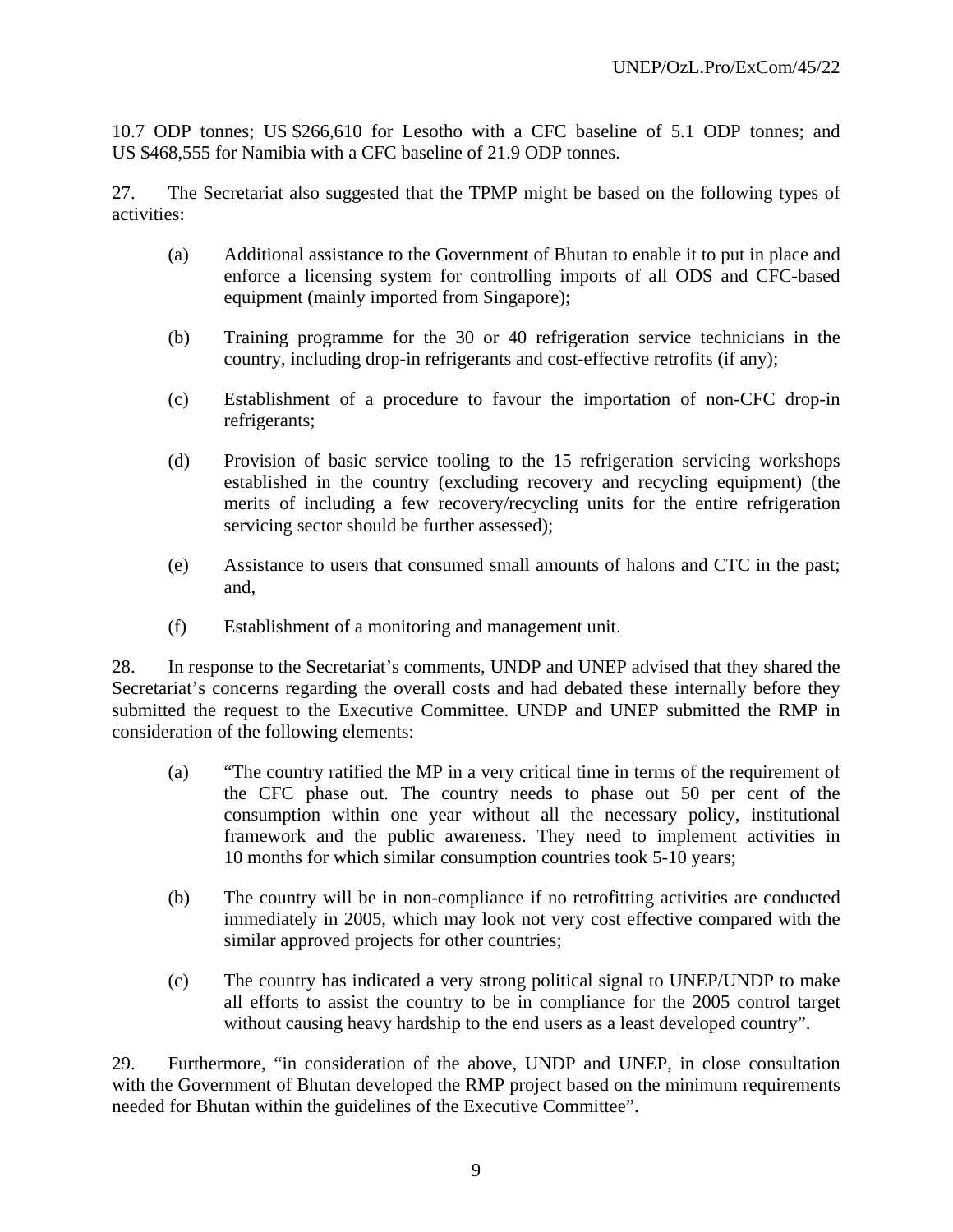30. Regarding the Secretariat's suggestion on the submission of a TPMP rather than a RMP project, UNDP and UNEP pointed out that, for a new Party who is getting familiar to the ODS control regime, it may not be advisable to submit a TPMP with no avenue for future funding requests as Bhutan progresses with its implementation modalities. UNDP and UNEP believe that it would be critical to review the situation in 2007 to make sure all obligations under the Protocol will be met by Bhutan.

31. Subsequent to discussions with the Secretariat on eligibility and cost-related issues, UNDP and UNEP, in consultation with the Government of Bhutan (in particular the Deputy Minister of the National Environment Commission), reviewed the scope and costs of the sub-projects, with the understanding that certain basic costs would be incurred irrespective of the ODS amounts involved. However, some sub-projects could be scaled down.

32. The revised RMP proposal submitted by UNDP and UNEP is summarized in the table below:

|                                            |             | Cost of the RMP (US \$) |                |                   |  |
|--------------------------------------------|-------------|-------------------------|----------------|-------------------|--|
| Sub-project in the RMP                     | Agency      | Original                | <b>Revised</b> | <b>Adjustment</b> |  |
| Regulations development                    | <b>UNEP</b> | 20,000                  | 20,000         |                   |  |
| Awareness programmes                       | <b>UNEP</b> | 30,000                  | 20,000         | (10,000)          |  |
| Training for customs/enforcement officials | <b>UNEP</b> | 55,000                  | 55,000         |                   |  |
| Training of trainers/technicians           | <b>UNEP</b> | 29,000                  | 29,000         |                   |  |
| Pilot programme for end-users              | <b>UNDP</b> | 200,000                 | 100,000        | (100,000)         |  |
| Equipment support for service workshops    | <b>UNDP</b> | 97,500                  | 69,000         | (28,500)          |  |
| Halon management                           | <b>UNEP</b> | 25,000                  | 20,000         | (5,000)           |  |
| Monitoring RMP implementation              | <b>UNEP</b> | 30,000                  | 30,000         |                   |  |
| <b>Total</b>                               |             | 486,500                 | 343,000        | (143,500)         |  |

33. In addition to the revised proposal submitted by UNDP and UNEP, the Secretariat received a letter from the Deputy Minister for Environment of Bhutan, requesting favourable consideration of the RMP project at the revised level of funding.

34. The Secretariat noted that the Government of Bhutan had adjusted the cost of the RMP project to US \$343,000. However, on the basis of the characteristics of the refrigeration servicing sector in Bhutan (as described in paragraphs 2 to 13 of the present document); the additional assistance that the Government of India and the Indian refrigeration manufacturing and servicing industries have offered to Bhutan for the phase-out of its CFC consumption (paragraph 16); the cost-related issues raised by the Secretariat (paragraphs 22 to 24), and the level of funding that the Executive Committee has approved for countries with levels of consumption similar to Bhutan and for other LVC countries with much larger CFC baselines and current consumption (paragraph 26), the Secretariat would recommend approval of a TPMP project for Bhutan at a total cost of US \$120,000, as indicated in paragraph 25.

35. The Secretariat also noted that, on the basis of Decision 41/80, the Bhutan RMP project should not have been submitted for consideration by the Executive Committee on account of unresolved cost-related issues with UNDP and UNEP. However, the Secretariat being aware of the immediate assistance that needs to be provided to the Government of Bhutan to reduce its